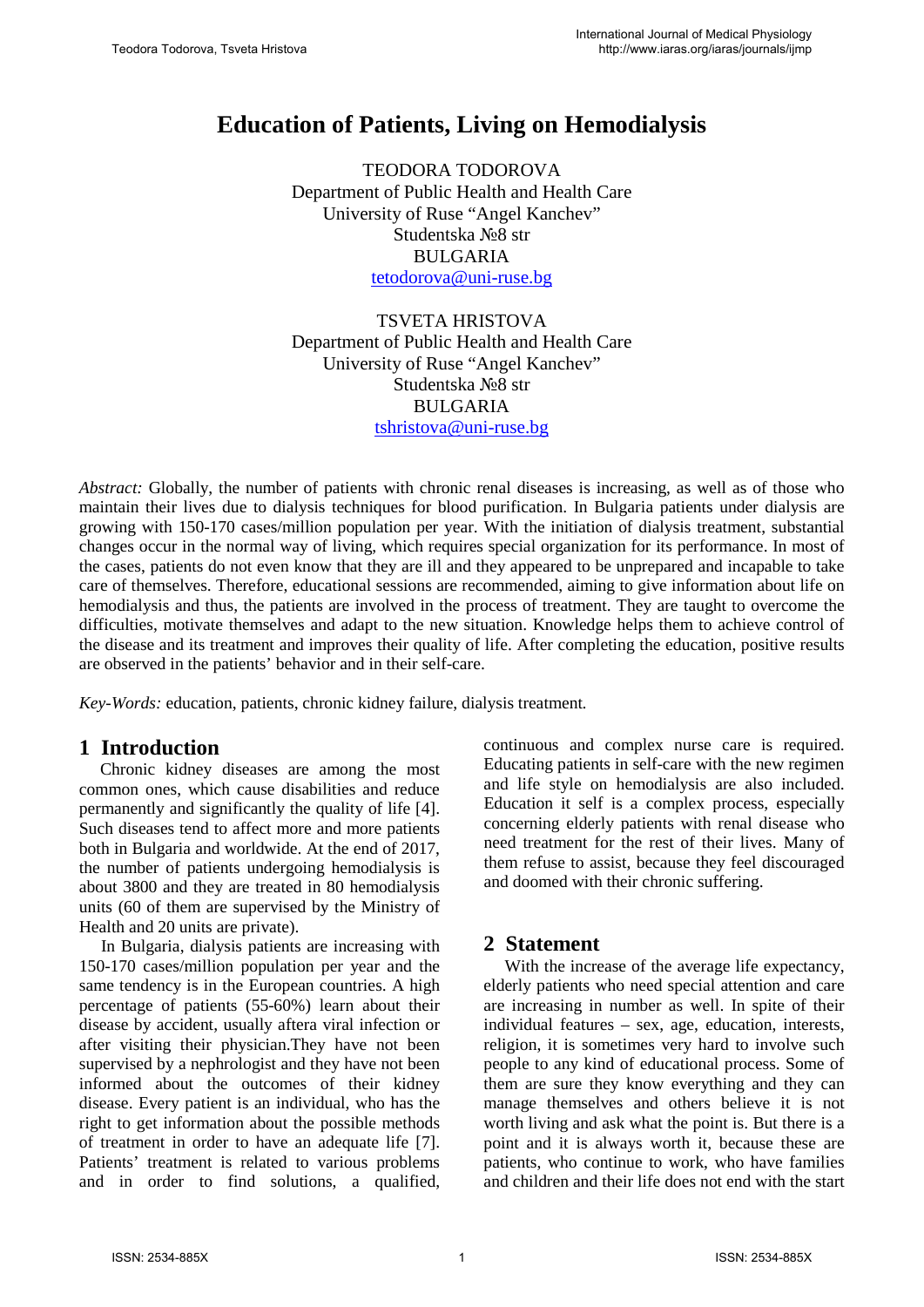of the kidney – replacement therapy. When they learn how to live with their kidney disease and know the appropriate methods of treatment, then less complications and unexpected situations occur both during dialysis sessions and at home.

Unplanned dialysis treatment and the necessity to connect the patient to the dialysis machine urgently cause worse clinical results. Insufficient information of the disease is the reason for initiating educational sessions both with the patients and their relatives and assistants.

With reference to the World Kidney Day, every year nurses and nephrologists from the Nephrology Unit at the Winchester Medical Centre, Virginia, organize events, aiming to improve population's knowledge about kidney diseases and their prevention. Free health screening is performed for everybody, but it ismainly focused on the high – risk groups [3].

All day education for new dialysis patients is performed in the USA, discussing the possibilities for a transplantation within 45 days after starting hemodialysis [12]. According to study, involvingtwenty six dialysis units from six European countries, the education held has positive results and it is worth the cost [5]. After an educational course for ambulatory patients, performed in the Diagnostic Centre at Ahvaz Golestan Hospital, it was concluded that the nurse's main roleis to teach patients how to take care of themselves with regards to their new way of life. After the education, the patients showed a positive outcome which reduced dialysis complications [2].

In order to receive an effective dialysis treatment, patients should be aware of the procedure itself as their life is becoming dependent on a machine and to many of them this is for the rest of their lives. These patients need quality care, individual approach and attitude and dealing with such patients requires a lot of attention, patience and love. The most important aspects while adjusting to the disease are: patients should learn to talk about it, they should proceed with their social contacts and they should not interrupt their social activities, maintaining their quality of life [1; 11]. Patients who are better informed about their kidney disease, about the need to follow a diet, a regimen and so on, show better results in their struggle with the disease [10].

With the beginning of hemodialysis treatment, many of the patients believe their life ends and they are afraid of the future. Dialysis sessions cause many limitations, requiring adjustment to a schedule. According to the Bulgarian standards they are performed three times a week and each session lasts four hours minimum. This change frightens most of the patients and they need time to realize it and adjust to it. At the same time, the role of the medical staff as well as the emotional, moral and psychological support of the family, relatives and friends are essential.

Patients' understanding of their health situation and the medical staff's support help to improve their daily life, their rehabilitation and quality of life. Every change in the way of life requires specific efforts in order to handle the initial stress from the determined diagnosis [9].

Following a diet and living with a kidney disease are a challenge for each patient, starting hemodialysis. Diet is important to maintain energy and vitality. The surrounding medical staff has the essential task to provide complete information of the disease and its treatment options [6]. A program called "Life on hemodialysis" was applied to 65 patients, treated in "Kanev" University Hospital, town of Ruse, Bulgaria in 2017. Its main aim was a long - term education of patients in order to reduce complications during the dialysis session, to improve the quality of life, to help them understand the need of following a diet, cares for the vascular access and ways to improve the social activities. During these individualized and group sessions, an effective dialogue and emotional support were achieved both by the staff and between the patients. Thus, the patients developed self-control and they learnt to follow proper regimen and way of life [8]. Adherence to nutritional recommendations was associated to a large extent to patients' health condition and relieved it.

The program lasted a month. The educational sessions included topics, which introduced patients with the kidney functions, what chronic kidney failure was, treatment options, types of vascular access and cares, nutritional regimen in hemodialysis treatment, how to live a quality life with hemodialysis. In spite of the short period, 20 % (n=13) of the participants changed their regimen and way of life completely. A high percentage of patients changed their usual everyday activities – 75,4% (n=49). The comparative analysis showed a significant statistic change in regards with the energy ( $\alpha$ =0,002), as well as in regards with the quality of life ( $\alpha$ =0,001).

In spite of the positive results, achieved as a whole, there was a small percentage of patients who were rather not satisfied with their quality of life (1,6%) after completing the program. This fact shows that there is still something more to wish. It is worth struggling even for one patient.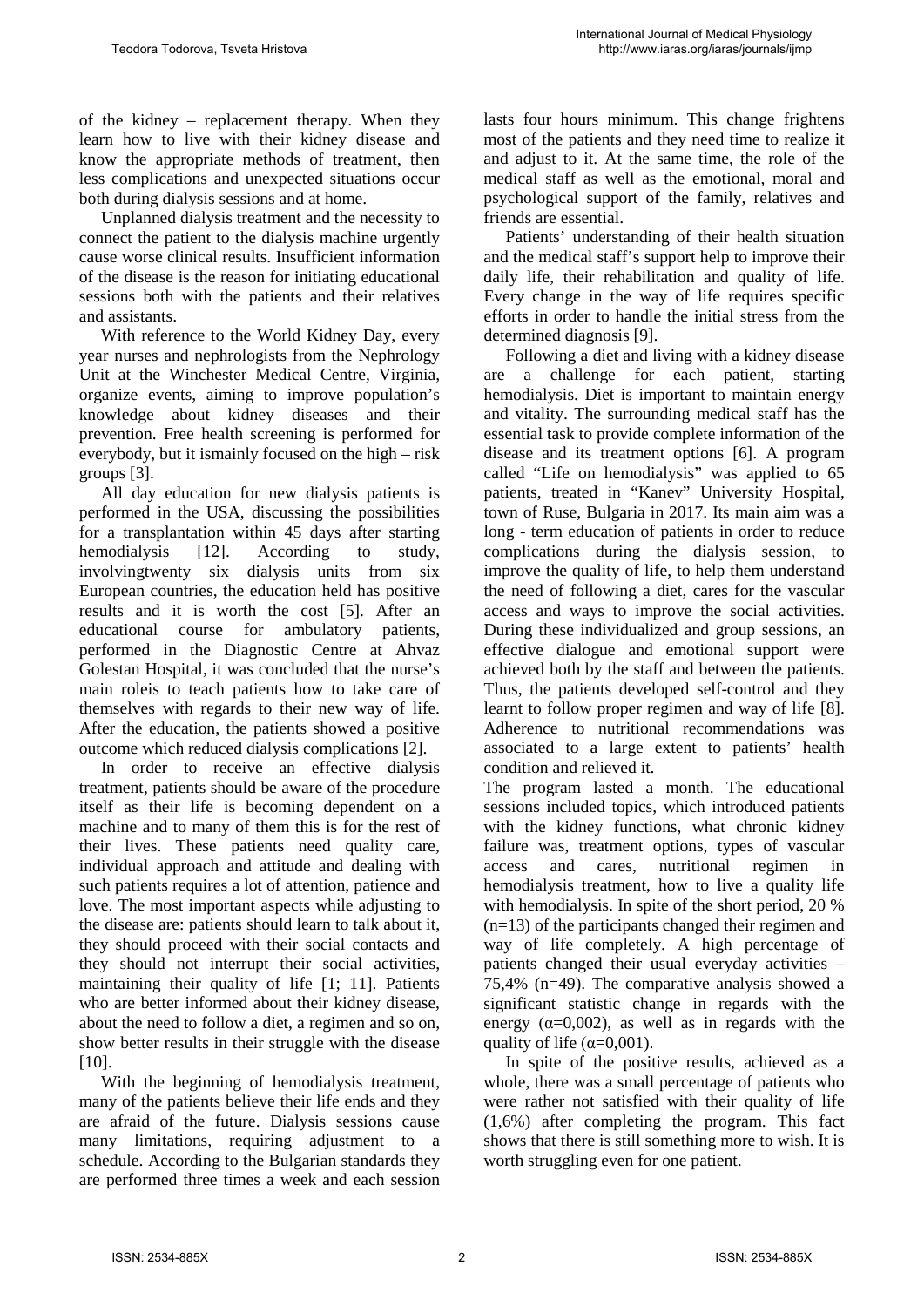It is important not only to educate patients, but to observe their change of behavior, which shows to what extent they have acquired and applied in practice the new knowledge and skills in life with hemodialysis treatment.

**Aim:** The aim of this study is to observe the patients, participating in the Program "Life on hemodialysis", to what extent they apply their knowledge and skills in life with hemodialysis.

## **2.1 Material and Methods**

The study enrolled 60 participants from the

experimental group. Five of the patients from the group, initially created in 2017, have died as a result of complications of the disease. The follow-up period was from August to October, 2019. All the patients gave their consent prior to the study. Once a month, a Health report card was filled in, monitoring each patient's health status (Table 1) and assessing weight, blood pressure; amount of fluid intake; residual diuresis; prohibited food intake, alcohol consumption, cigarettes; complaints during the dialysis session and between dialysis sessions. After the end of the observational period, the given results were analyzed.

## **Table 1. Health report card for monitoring health status of the patient.**

| Criteria                                              |                      | Visit No1 | Visit No <sub>2</sub> | Visit No <sub>2</sub> |
|-------------------------------------------------------|----------------------|-----------|-----------------------|-----------------------|
| Weight/ Ultrafiltration                               |                      |           |                       |                       |
| Arterial Hypertension                                 |                      |           |                       |                       |
| Subjective complaints during hemodialysis             |                      |           |                       |                       |
| Subjective complaints between hemodialysis sessions   |                      |           |                       |                       |
| Monthly blood test results                            | Hb                   |           |                       |                       |
|                                                       | $H-t$                |           |                       |                       |
|                                                       | Urea                 |           |                       |                       |
|                                                       | Creat.               |           |                       |                       |
| Daily fluid intake                                    | Up to 500 ml         |           |                       |                       |
|                                                       | Up to 1000 ml        |           |                       |                       |
|                                                       | Up to 1500 ml        |           |                       |                       |
| Foods, high in $K^+$ intake between dialysis sessions |                      |           |                       |                       |
| Alcohol use (daily)                                   | Liquor up to 100 ml  |           |                       |                       |
|                                                       | Beer up to<br>330 ml |           |                       |                       |
|                                                       | Wine up to 200 ml    |           |                       |                       |
| Number of smoked cigarettes<br>(daily)                | 1-2 cigarettes       |           |                       |                       |
|                                                       | Up to 5 cigarettes   |           |                       |                       |
|                                                       | Up to 10 cigarettes  |           |                       |                       |
|                                                       | Up to 20 cigarettes  |           |                       |                       |

#### **Health card used to monitor health status of hemodialysis patients**

Name:…………………………………………………………….. Year……

#### **2.2 Results and Discussion**

With the beginning of dialysis treatment, patients should alter the way they think and re-organize their lifestyle and life as a whole. During the so-called adjustment period, which may last about a year, patients come across many problems, they must accept their disease and learn to live with it. The study concerning patients' adherence to the prescribed regimen two years after completing the Programshows the degree to which they have adjusted to the new situation and have used the obtained information, which directly explains the purpose and meaning of the education. The health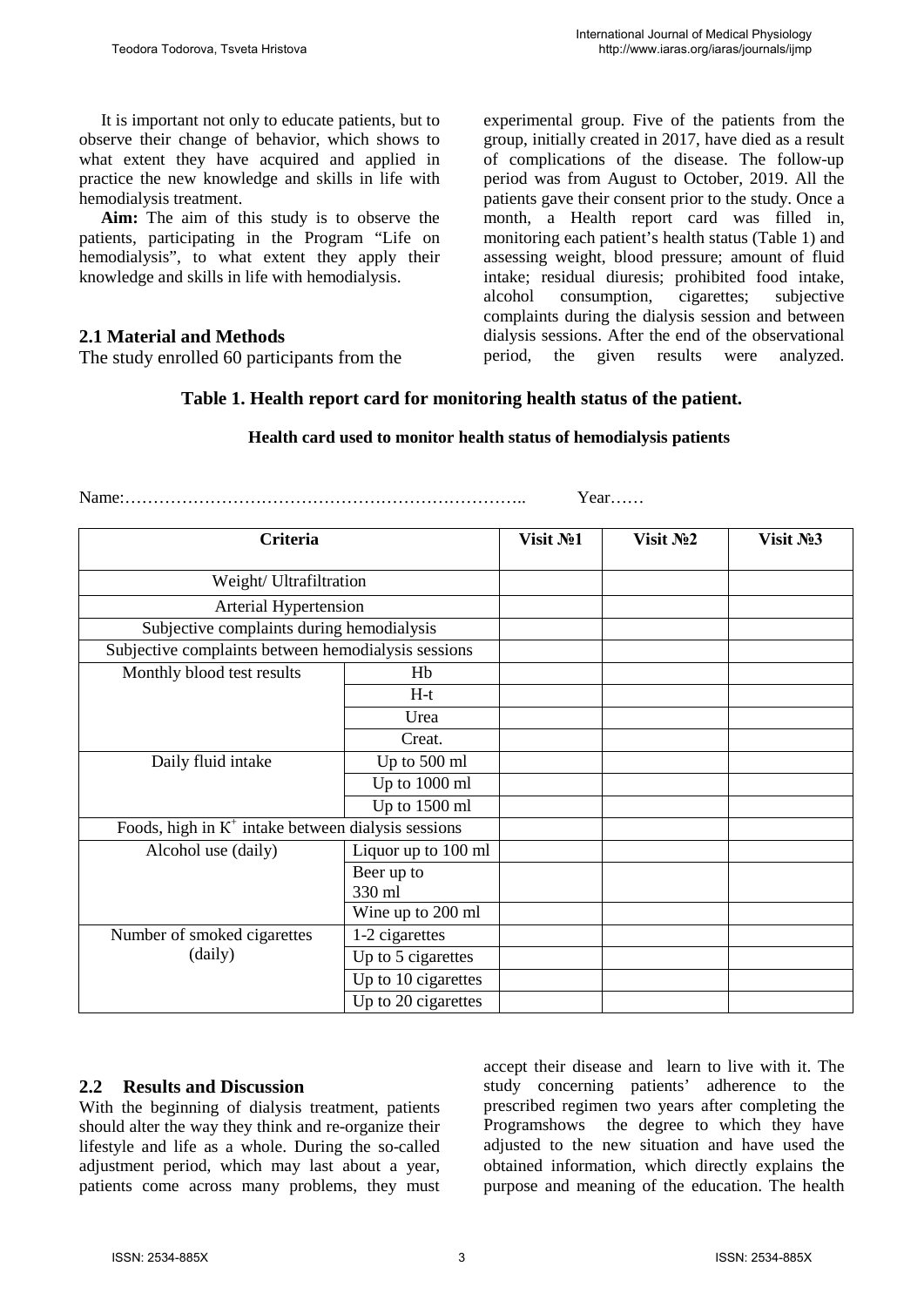report card assesses the degree to which a patient follows correctly the regimen and diet.

 Body weight and blood pressure levels show whether the nutritional regimen is correct. During the observation, all the patients were established  $(n=60)$  weight gain to 3-3,5 kg between dialysis sessions. The initial levels of blood pressure were 130/80 and 120/80 and there were no sharp increases or decreases. Maintaining relatively normal levels of blood pressure reduced complications during dialysis treatments. 100% of the patients followed the rule of daily fluid intake (n=60) and hyperhydration was not determined.

 The diet requires restricting food, high in potassium. Smoked meat and nuts were consumed by 46.6%  $(n=28)$ , as 16.6%  $(n=10)$  of them had subjective complaints at home in the days between dialysis sessions. During the sessions, the patients were calm and had no complaints (n=60).

 Patients with chronic kidney failure undergoing hemodialysis treatment are not recommended to drink alcohol and smoke or if they do so, they should reduce the quantity. The study concludes that those patients who have such bad habits, have not changed them. By way of excuse, one of the patients said that 50 ml of cognac after dialysis made bad feelings go away.

 According to good clinical practice hemodialysis patients are performed blood tests each month. The results show good general state of health. Patients' subjective condition reported in the health card shows the positive effectiveness of the completed education.

# **3 Conclusion**

Diagnosing a patient with chronic kidney failure and starting dialysis treatment cause much stress. For that reason group and individualized educational sessions are needed in order to teach the patient in self-care and self-control. Acquiring information helps patients to take control of the disease and treatment, improves their life satisfaction and makes them strictly follow doctor's advice.

 When a person accepts himself as he is, believes in himself and his abilities, he has the power and wish to change himself, to change his life and deal with all the challenges, which life brings and gradually to improve his quality of life. Due to the educational programs and sessions as well as to the supporting role of the nurses, the health cards for monitoring the health status reporta positive change in the patients.

 According to the observational studies made, it was found that the patients had adjusted to hemodialysis sessions and they had affiliated their kidney disease to their everyday life.

#### *References:*

- [1] Atanasov, At., *Osnovi na paliativnata meditsina,* Izdatelstvo ET Vasil Petrov VAP, 2005.
- [2] Elahi, N., M. Dastom, M. Kardaani, Effectiveness of patients education based on Professional Collaboration of Care Centered Model (PCCC) on self-care in patients on Hemodialysis, *Jundishapur Journal of Chronic Disease Care,* 2014, 3(2), 14-24. Retrieved from [https://www.scribd.com/document/347526972/](https://www.scribd.com/document/347526972/%D8%A7%D9%84%D9%87%DB%8C-%D8%A7%D8%B5%D9%84%D8%A7%D8%AD-%D8%B4%D8%AF%D9%87-%D9%86%D9%87%D8%A7%DB%8C%DB%8C-pdf) [%D8%A7%D9%84%D9%87%DB%8C-](https://www.scribd.com/document/347526972/%D8%A7%D9%84%D9%87%DB%8C-%D8%A7%D8%B5%D9%84%D8%A7%D8%AD-%D8%B4%D8%AF%D9%87-%D9%86%D9%87%D8%A7%DB%8C%DB%8C-pdf) [%D8%A7%D8%B5%D9%84%D8%A7%D8%](https://www.scribd.com/document/347526972/%D8%A7%D9%84%D9%87%DB%8C-%D8%A7%D8%B5%D9%84%D8%A7%D8%AD-%D8%B4%D8%AF%D9%87-%D9%86%D9%87%D8%A7%DB%8C%DB%8C-pdf) [AD-%D8%B4%D8%AF%D9%87-](https://www.scribd.com/document/347526972/%D8%A7%D9%84%D9%87%DB%8C-%D8%A7%D8%B5%D9%84%D8%A7%D8%AD-%D8%B4%D8%AF%D9%87-%D9%86%D9%87%D8%A7%DB%8C%DB%8C-pdf) [%D9%86%D9%87%D8%A7%DB%8C%DB%](https://www.scribd.com/document/347526972/%D8%A7%D9%84%D9%87%DB%8C-%D8%A7%D8%B5%D9%84%D8%A7%D8%AD-%D8%B4%D8%AF%D9%87-%D9%86%D9%87%D8%A7%DB%8C%DB%8C-pdf) [8C-pdf](https://www.scribd.com/document/347526972/%D8%A7%D9%84%D9%87%DB%8C-%D8%A7%D8%B5%D9%84%D8%A7%D8%AD-%D8%B4%D8%AF%D9%87-%D9%86%D9%87%D8%A7%DB%8C%DB%8C-pdf)
- [3] Guinn et al., World Kidney Day: Reaching out to the community, *Nursing 2013*, Vol.43, No.8, 2013, pp. 16-17. doi: 10.1097/01.NURSE.0000431818.41944.81. Retrieved from the set of  $\sim$ [https://journals.lww.com/nursing/Fulltext/2013/](https://journals.lww.com/nursing/Fulltext/2013/08000/World_Kidney_Day__Reaching_out_to_the_community.6.aspx) [08000/World\\_Kidney\\_Day\\_\\_Reaching\\_out\\_to](https://journals.lww.com/nursing/Fulltext/2013/08000/World_Kidney_Day__Reaching_out_to_the_community.6.aspx) [\\_the\\_community.6.aspx](https://journals.lww.com/nursing/Fulltext/2013/08000/World_Kidney_Day__Reaching_out_to_the_community.6.aspx)
- [4] Kidney Disease: Improving Global Outcomes (KDIGO) KDIGO 2012 clinical practice guideline for the evaluation and management of chronic kidney disease. *Kidney International - Supplement.* 2013;3(1). Retrieved from [https://kdigo.org/wp](https://kdigo.org/wp-content/uploads/2017/02/KDIGO_2012_CKD_GL.pdf)[content/uploads/2017/02/KDIGO\\_2012\\_CKD\\_](https://kdigo.org/wp-content/uploads/2017/02/KDIGO_2012_CKD_GL.pdf) [GL.pdf](https://kdigo.org/wp-content/uploads/2017/02/KDIGO_2012_CKD_GL.pdf)
- [5] Machowska, A. et al., Factors influencing access to education, decision making, and receipt of preferred dialysis modality in unplanned dialysis start patients, *Patient Prefer Adherence*, 2016, 10: 2229-2237. doi: 10.2147/PPA.S119243. PMCID: PMC5098564. Retrieved from [https://www.ncbi.nlm.nih.gov/pmc/articles/PM](https://www.ncbi.nlm.nih.gov/pmc/articles/PMC5098564/) [C5098564/](https://www.ncbi.nlm.nih.gov/pmc/articles/PMC5098564/)
- [6] Stefanov, G., Kachestvo na zhivota I parametric na klinichniya menidzhmant pri bolni na periodichna hemodializa v Balgariya, *Meditsina & Farmatsiya,* 2003, III, №7-8, pp. 8-10.
- [7] Todorova, T., Patsientat na hemodializa kato zadalzhitelen I spetsifichen subekt na protsesa